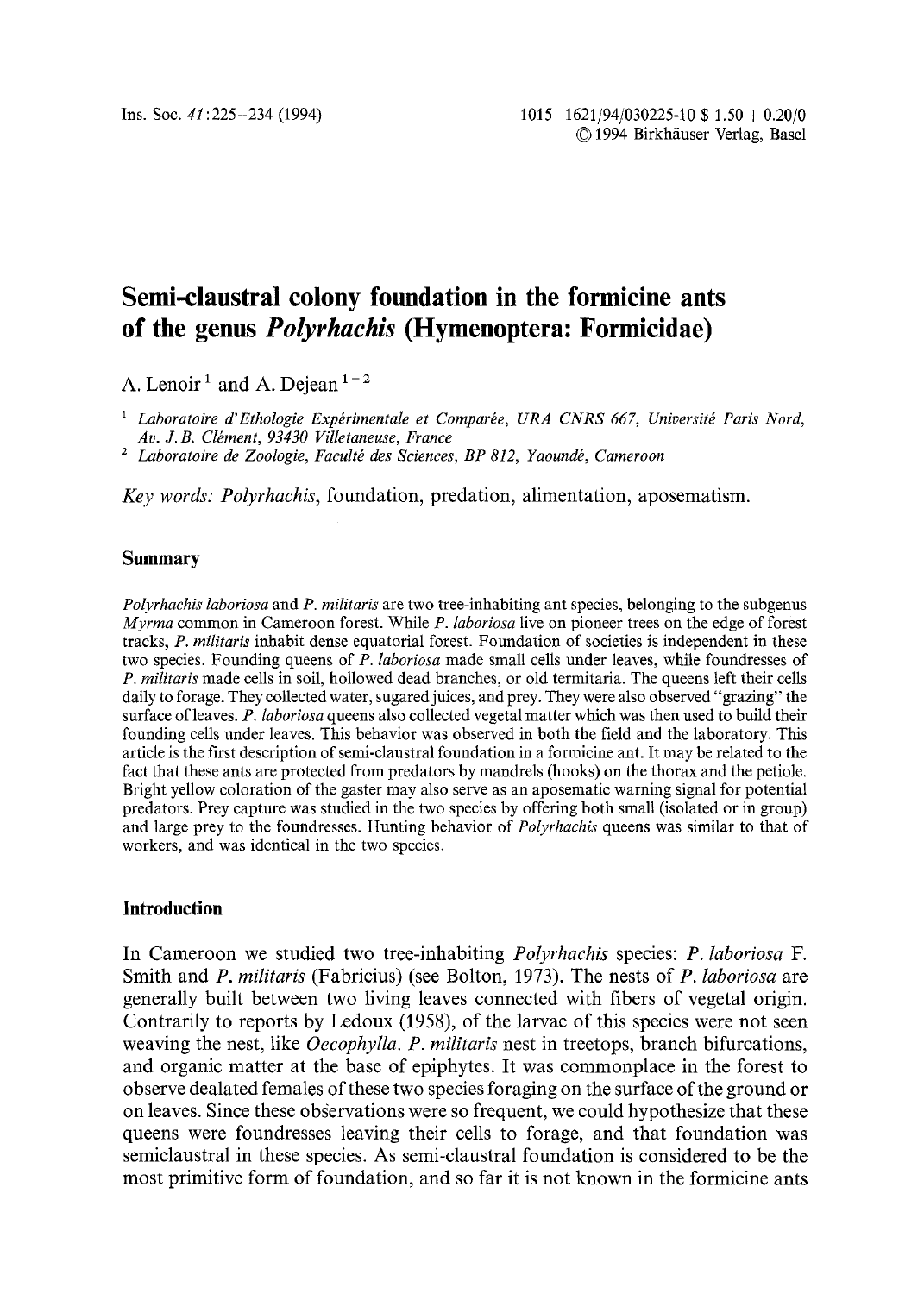(H611dobler and Wilson, 1977, 1990), we decided to study this aspect of *Polyrhachis*  biology more closely.

## **Material and methods**

All observations took place in Cameroon between November 1987 and December 1991 at five sites: Ndupé forest; a track between Matomb and Pan Pan (respectively 125 km and 65 km from Yaoundé in the direction of Douala); Ottotomo forest (50 km South of Yaoundé); Ebodjié forest (near Campo); and the campus of the Yaoundé University. *P. laboriosa* lives in the forest on the border of tracks and inhabit pioneer trees or shrubs which have numerous nectaries: e.g., *Alchornea cordifolia* (Euphorbiaceae), *Macaranga* (ibid), and *Albizia zygia* (Mimosaceae). *P. militaris* live in dense equatorial forest in the tops of high trees. They were observed mainly in Ndupé, Ottotomo, and Ebodiié.

For laboratory experiments, dealated females or young societies collected in the field were placed in artificial nests made of a glass tube (20 cm length, 4.5 cm diameter). The closed end of each tube was filled with water plugged with cotton to provide humidity and wrapped in black paper to assure darkness. The tubes were left open to leave the females free to forage in the laboratory. 31 *P. laboriosa* and 8 *P. militaris* queens were reared in these conditions. Some of the females left their tubes after a few days and moved to another more suitable place: a crevice in the wall or in the furniture; or a tree branch hollowed by xylophages. A small *Alchornea cordifolia* plant was available in one of the rooms to provide nectar. All the ants were completely free to move their nest and to forage everywhere. The main problem was their predation by Salticidae spiders and accidental death provoked by people entering the laboratory. At certain sites we regularly provided water, sugar containing liquid, and vegetal fibers (cotton or palm cotton). Each female was observed daily for at least one month.

The predatory behavior of these queens was studied by offering them dead insects of various species. Observations were made according to the method of Dejean (1980). During each attempt at prey capture, the sequence of acts and the respective position of the ant and its prey were recorded.

*Statistics.* The data were analyzed by calculating frequency distributions, and by comparing them with the Chi square test.

## **Results**

## *The foundation of the societies in the field:*

At Yaoundé alate *Polyrhachis* females were captured regularly in small quantities during the morning in November- December (for *P. laboriosa* 3 captures in 1988, 4 in 1989 and 4 in 1990; for *P. militaris* a single capture in 1990). At Ebodji6 6 alate females of *P. militaris* were captured using a UV lamp, and one was observed on the ground in November and December 1991. As large nuptial flights were never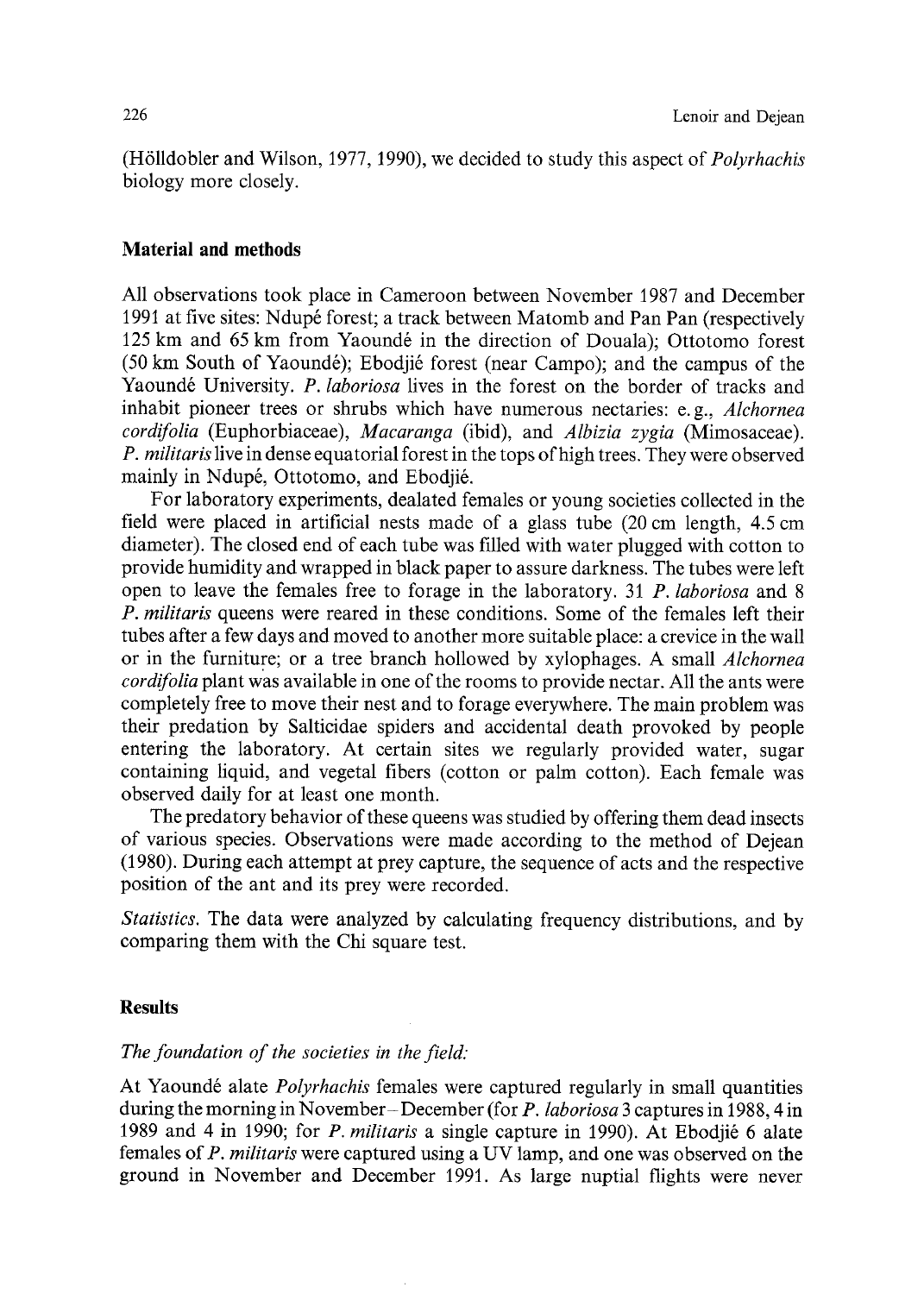observed, we assume they may be nocturnal in these species, but this has to be confirmed. In the laboratory one nuptial flight of *P. laboriosa* was observed in June 1990 at midnight (6 females and 5 males), and later dealate females foraged on the ground. Burnat and Godzinska (pers. comm.) observed two nuptial flights in a captive colony of *P. laboriosa* kept in the laboratory in Warsaw: on 8 December (13 females and 5 males) and on 11 December 1991 (3 females and 2 males). Both flights took place in the morning; while the nest was kept in near darkness (less than 2 lux of daylight). In the first case, exposure to daylight of about 140 lux stopped the flying activity of alates within 1 hour. In the second case, the ants were exposed to artificial white light of 3000 lux, which stopped their flying activity within a few minutes.

29 foundations were collected in the field and sampled. They were found during the period October to February. All of the 18 foundations of *P. laboriosa* were found under leaves: 9 on *Alchornea cordifolia;* 5 on *Macaranga sp.* (two Euphorbiaceae); 3 on *Jateoriza macrantha* (Menispermaceae); and one on an undetermined shrub. All the nests were made of vegetal matter forming a small dome with a hole. Two foundations contained two associated queens, indicating that pleometrosis could be possible in that species, at least part of the time. The foundations of *P. militaris* (in total 11) were collected either on the ground (2 in dead wood and 3 in a *Cubitermes fungifaber* termitarium) or on trees (2 in hollowed dead wood on the trees, 2 under a *Platycerium* epiphyte, and 2 in a palm crown at the basis of petioles). One foundation was also discovered in a small chamber in the soil, but it was not sampled. Isolated females were found during three months, from October to December, indicating that swarming occurs during a relatively long period. The first cocoons appear at the end of November, and the workers in February. These data should be considered only as indicative because more sampling is necessary to have a complete view of the timing of foundations in the field.

### *Development of young societies in the laboratory:*

Three *P. laboriosa* females collected after nuptial flight were observed for four months. The first egg appeared 4 or 5 days after collection. After three weeks the society contained about ten eggs. The first larvae appeared one week later and ate the majority of the eggs. The first cocoons appeared after 7 weeks, and the first worker after 10 weeks. After 3.5 months the society had 4 or 5 workers, and the first worker started to forage. A few days later the queen stopped foraging and from then on she stayed permanently in the nest. In the case of *P. militaris,* only one female was observed, and the development of the society was identical.

## *Daily pattern of foraging:*

In the forest, foraging (observed during the period October to the end of January) occurred mainly during the morning until 10 or 11 a.m.  $(n > 100)$ . *P. militaris* females were sometimes seen after noon, but not as a rule.

In the laboratory all the females, except one *P. militaris,* were mainly active in the morning, generally until 10 or 11 a.m., but sometimes until 2 or 3 p.m. Some females did not forage every day and stayed inside their nests for a few days. 14 *P. laboriosa*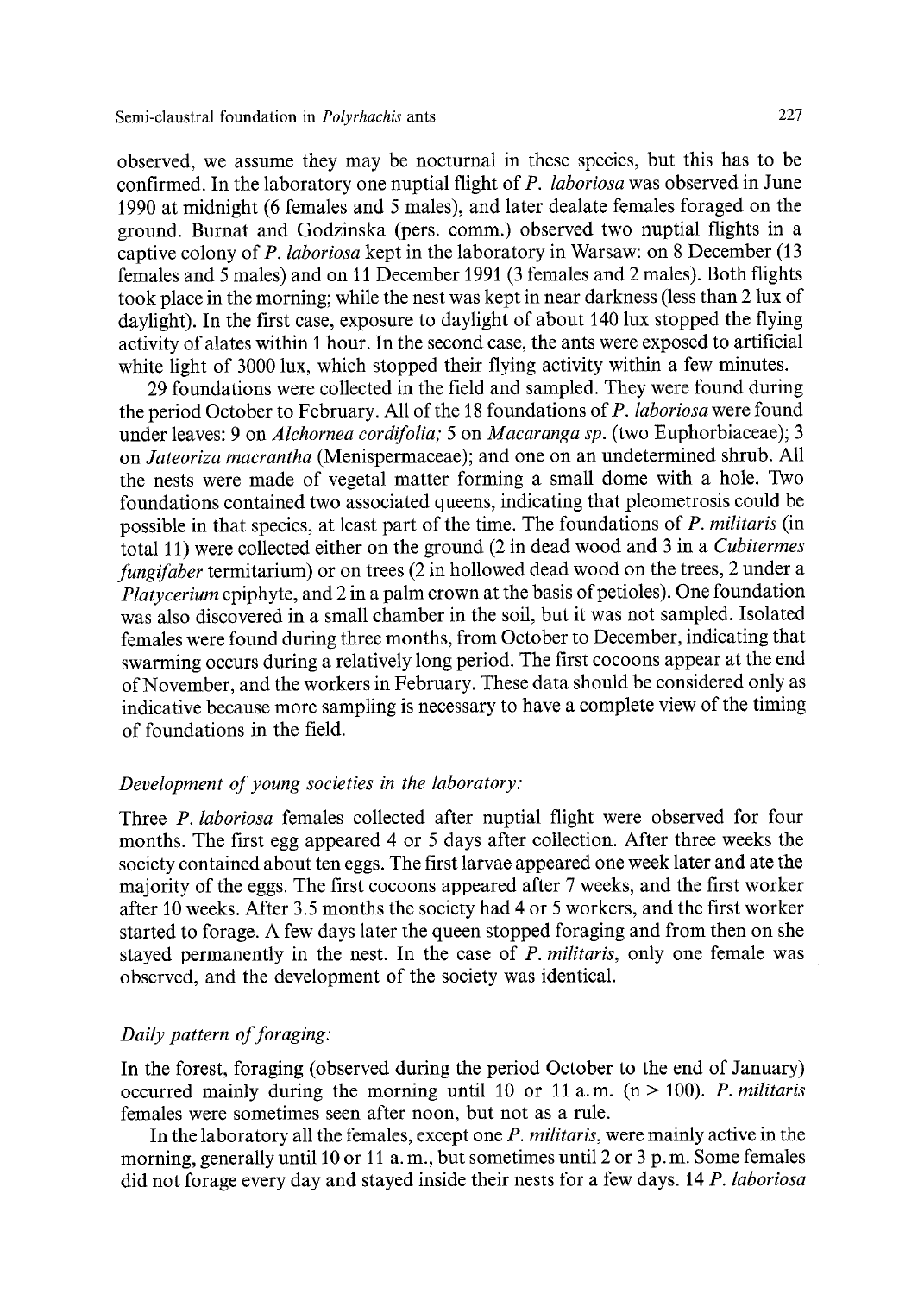queens were also active at sunset (18 h – 18 h 30) on some days. It was the only activity period for one exceptional *P. militaris* female.

### *Retrieval of vegetal fibers and other building material:*

In the field, the females of *P. laboriosa* retrieved various material (blades of grass, vegetal fiber, feather, silk of old moth cocoon) which was used to build their cells under leaves. *P. militaris* females nested in small cavities in wood or in soil and they closed them. Hence they did not need to transport building material.

In the laboratory all the females of *P. laboriosa* started to build immediately during the first day of semi-captivity. They used any material which could be torn to pieces: dry leaves, cotton, paper, moth cocoons, string, sponge, feathers... Cotton of the oil palm tree *(Elaeis guinensis)* was very attractive for the foundresses: they extracted its fibers with coordinated movements of the mandibles and the forelegs. The cotton was held between the other four legs and the gaster. Finally, a ball was made and held in the mandibles for transport ( $n = 80$ ). The size of the ball was very variable, up to 10 mm in diameter. In the laboratory, females of *P. miIitaris* only closed their cells, using cotton, paper, or wood fibers.

#### *Water provisioning:*

Water retrieval by the females of the two studied species was observed in the field. This phenomenon was observed only twice in *P. militaris,* but it was very frequent in *P. laboriosa.* It occurred during the entire period of foundress foraging, but it is typical for the dry season (from the end of December to the end of February). During the morning the females foraged on the surface of leaves where they licked the dew. Foraging for water stopped at  $9 h-9 h 30$ , 10 h 30 in shaded places.

In the laboratory, the females of both studied species behaved in the same way, they searched for wet places. One *P. militaris* female made 15 trips to retrieve water during a single day.

#### *Sugared juice provisioning:*

In the field, the females of *Polyrhachis* were frequently observed collecting nectar from extrafloral nectaries of various trees and shrubs (mostly *Alchornea eordifolia* for *P. laboriosa).* Sometimes they were observed on the leaves just under groups of Homoptera, licking the falling honeydew. Such behavior, sometimes called "grazing", was observed close to the following plant/plant lice associations: *Chromolaena odorata (Composaceae)/Aphis citrieola, Bridelia micrantha* (Euphorbiaceae)/ Coccidae. Direct exploitation of honeydew was never observed. *P. militaris* female were observed twice licking a fruit (once an undetermined fruit and once a fruit of the parasol tree *Msusanga cecropioides).* In the laboratory, *Polyrhachis* queens were also observed drinking the nectar of *Alchornea cordifolia* leaves which were collected for them daily, and licking honey and fruits.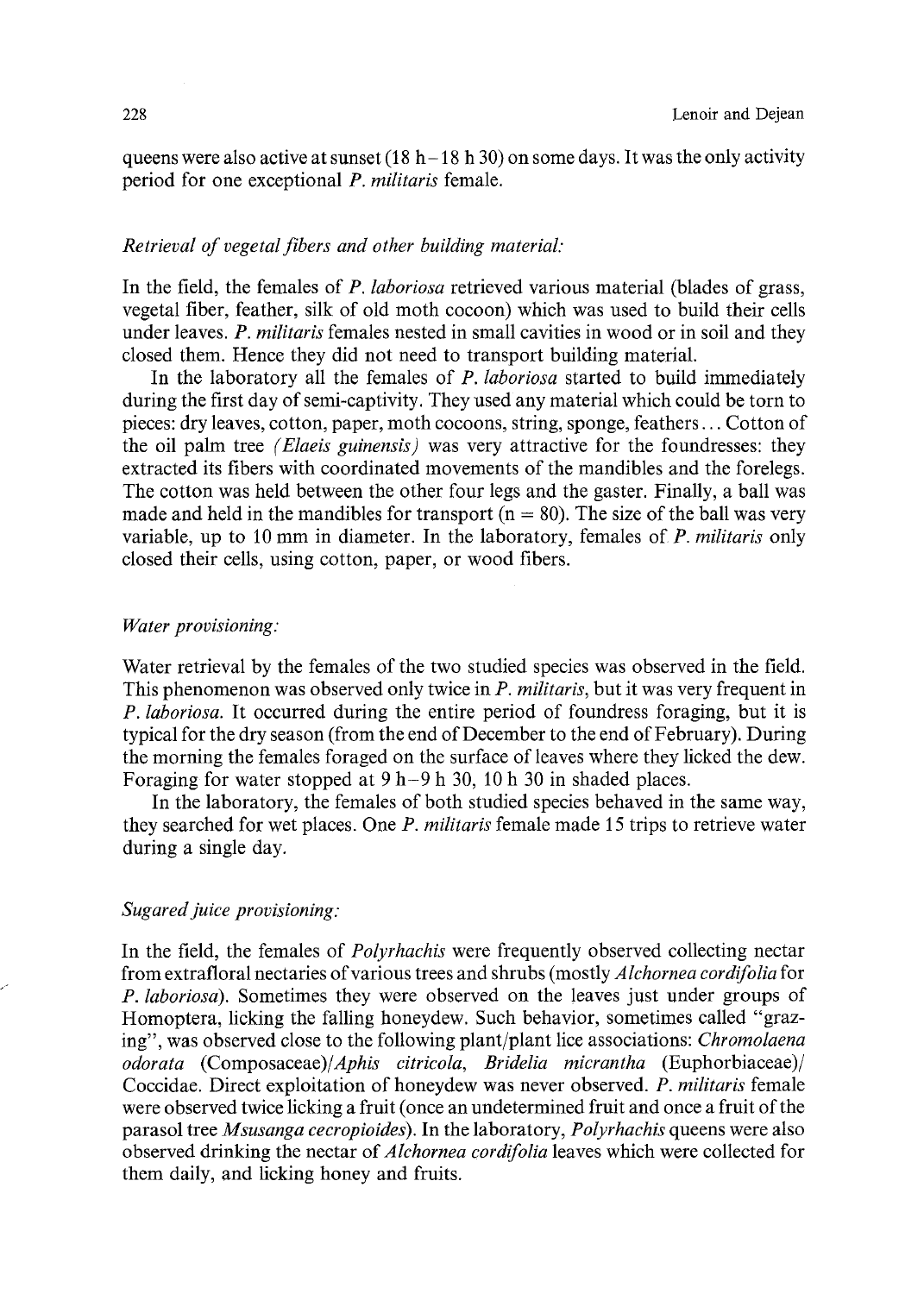| Prey                       | P. laboriosa | P. militaris |  |
|----------------------------|--------------|--------------|--|
| Interdeterminate           |              | 18           |  |
| Arthropod parts            | 2            | 19           |  |
| Termite workers            | 8            | 4            |  |
| Caterpillars<br>$-<$ 10 mm |              | 10           |  |
| $-$ >10 mm                 | 2            | 1            |  |
| Tettigonidae               |              |              |  |
| $- < 10$ mm                |              |              |  |
| $-$ >10 mm                 |              |              |  |
| Acrididae $\leq 10$ mm     |              |              |  |
| Grillidae                  |              |              |  |
| Heteroptera                |              |              |  |
| Blattidae                  |              |              |  |
| Diptera                    |              | 22           |  |
| Coleoptera (larva)         |              | 5            |  |
| Formicidae (male)          |              |              |  |
| Total                      | 37           | 85           |  |

Table 1. Number of observations of *Polyrhachis* foundresses retrieving prey in the field

#### *"Grazing" of leaves and substratum:*

In the field, the dealated females of the two species were frequently seen "grazing" the surface of leaves ( $n > 15$ ). In the laboratory, they showed the same behavior towards fresh leaves. They also lick places where insects had been crushed. "Grazing" was a very frequent activity of *Polyrhachis* workers, but less frequent in the case of queens.

#### *Prey provisioning:*

Numerous observations were made of a female returning to its nest with a prey (Table 1).

## *Predatory behavior."*

In the laboratory, we investigated predatory behavior of the *Polyrhachis* queens by offering them isolated or grouped prey. The queens proved capable of attacking prey of various size, including large orthopterans (Tettigonidae) up to 30 mm of length.

As a rule, prey was detected by queens at a distance of 3 to 10 mm from the apex of their antennae, followed by antennal contact (Figs. 1, 2). Sometimes prey was also detected accidentally by direct contact (DC). Large prey (more than 10 mm long) was always (in 100% of the cases) detected from some distance (Fig. 2B, C, D). In contrast, only 73.7 % *(P. laboriosa)* and 85.3 % *(P. miIitaris)* of small prey (less than 10 mm) was detected at distance. The difference related to the prev size was significant for *P. laboriosa* ( $X^2 = 28.9$ ,  $P \ll 0.001$ ), but not for *P. militaris* ( $X^2 = 2.5$ , NS). This may indicate that *P. militaris* is a more efficient hunter than *P. laboriosa.*  Sometimes the prey was abandoned. This tendency dependend on prey size. Very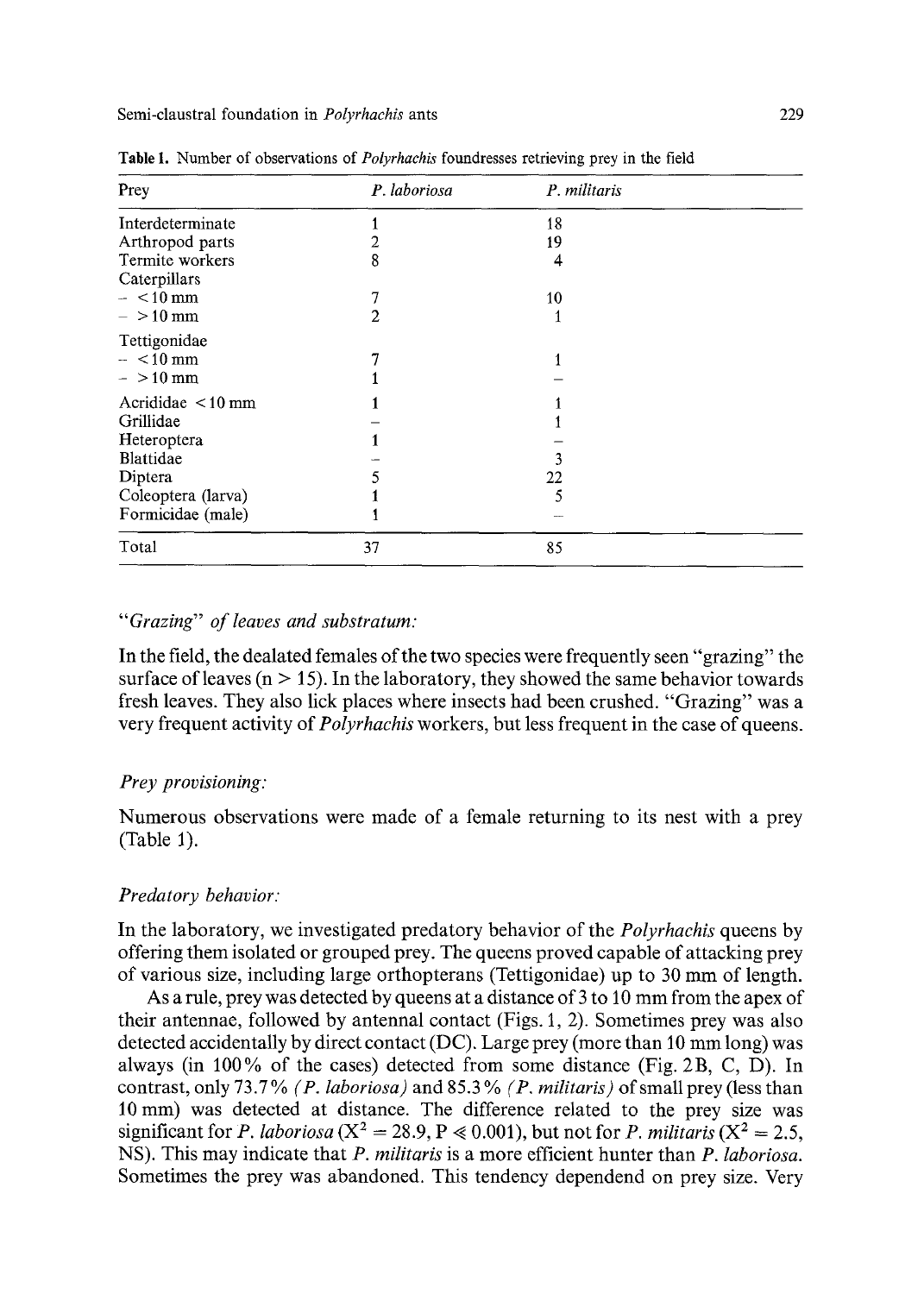

**Figure** 1. Predatory behavior of founding *Polyrhachis laboriosa* queens towards isolated termite prey.  $AC =$  antennal contact,  $DC =$  detection by contact,  $S =$  seizure,  $GB =$  going back,  $VS =$  venom spraying,  $A =$  abandonment,  $T =$  Transport,  $REL =$  release of the prey

small prey (3 mm long *Macrotermes* workers and small Tettigonidae) were never abandoned (Fig. 1 C). In contrast, 5 mm long termite workers were not very attractive: 19.6%, 35.1% and 28.9 % of them were abandoned (Fig. 1 A, B, D). Very large prey (such as the 22 mm Tettigonidae) were abandoned very frequently (in 56% of the cases- Fig. 2 D) compared with 13.8 % *(P. laboriosa)* and 12.5 *% (P. militaris)*  for small preys; the percentages increased with prey size ( $> 22$  mm: 48%). The difference between small and large prey was highly significant ( $X^2 = 16.9$ ,  $P < 0.001$ ). This indicates that *Polyrhaehis* queens prefer easily transportable prey. Different attractiveness of termites and Tettigonidae of similar size may be related to the composition of insect fauna available for a predator in the trees. In that habitat, termites are rare, but grasshoppers are common.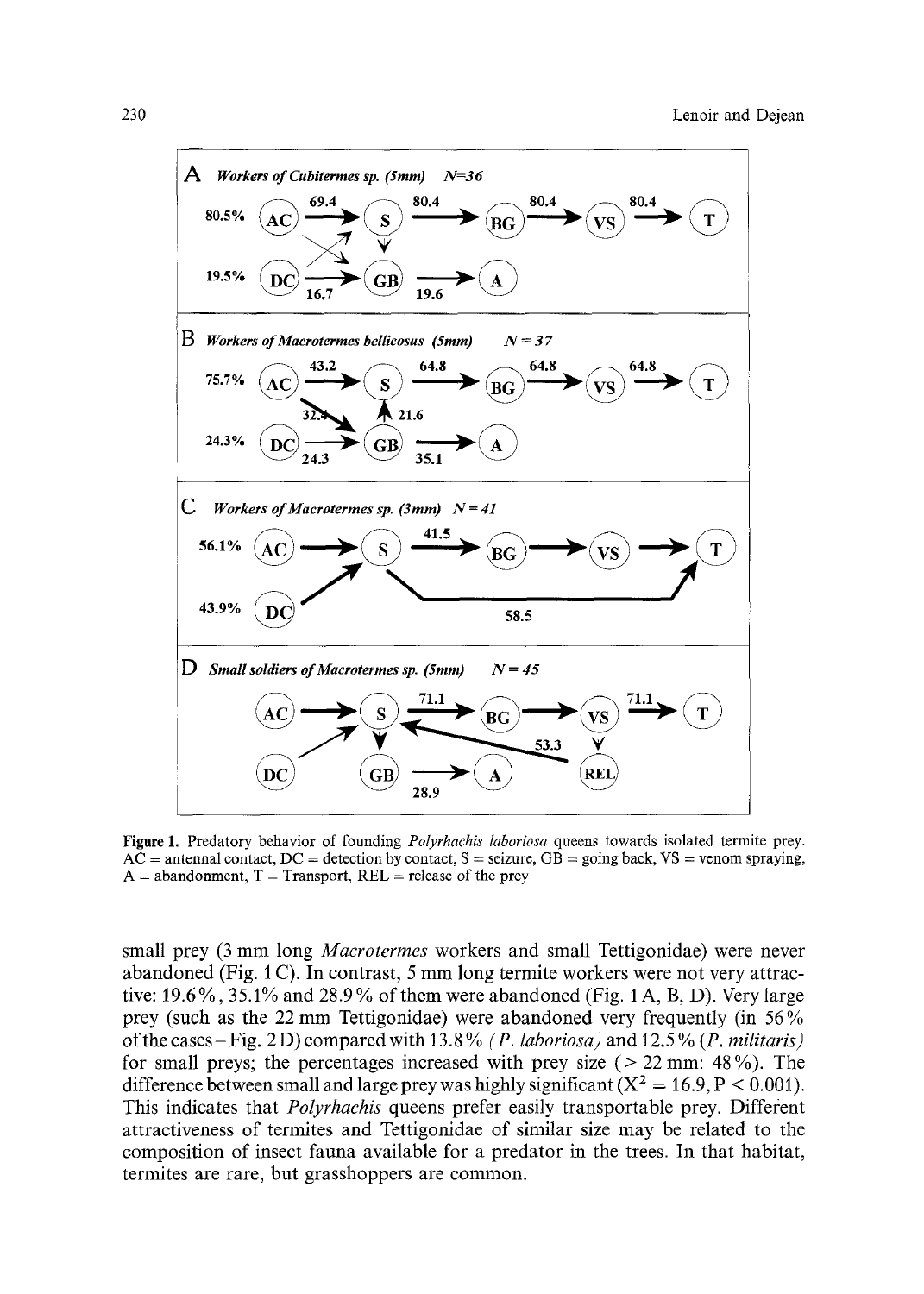

Figure 2. Predatory behavior of founding *Polyrhachis laboriosa* queens towards isolated Tettigonidae prey. Sleg = Seizure of the posterior leg,  $PE = Prey$  Escape, Aut = Autotomy of the sized leg,  $SB =$  Searching Behavior. See Fig. 1 for other abbreviations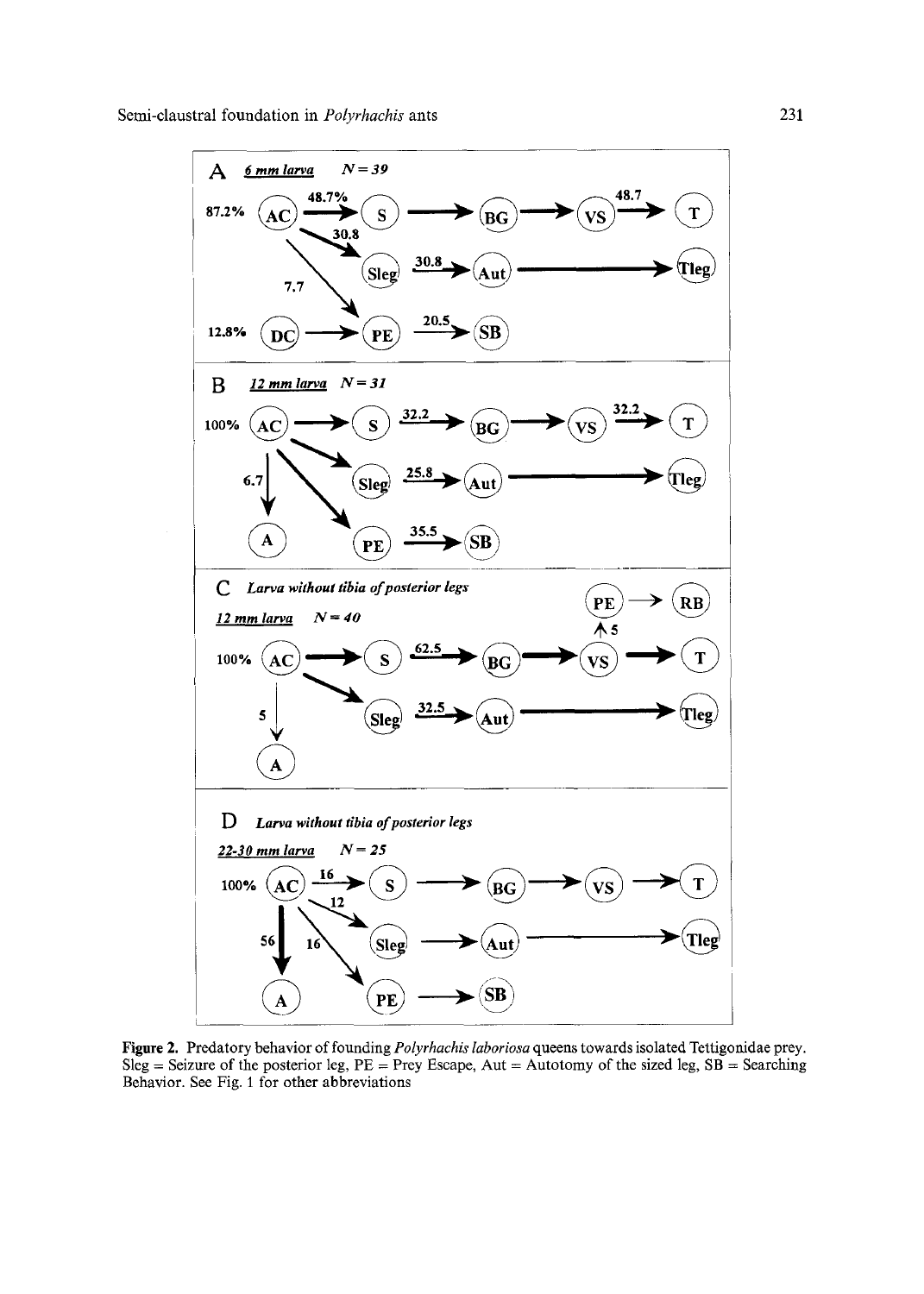

**Figure** 3. Predatory behavior of *P. laboriosa* and *P. militaris* queens toward 5 grouped workers of *Macrotermes bellicosus.* A = abandon, GB = going back

In the Tettigonidae, the seizure of a posterior leg was generally followed by reflex autotomy (Fig. 2). In such a case the ant retrieve the leg to its nest and the prey was safe; it could jump and escape. The escape of the prey was followed by a particular searching behavior of the queen: she moved quickly along a sinuous trajectory, with spread antennae and open mandibles (Fig. 2 A, B, D). This behavior was different from the exploratory behavior of these ants. Such behavior has already been described and is called "reserve behavior" in other predatory ants by Dejean (1988).

When the prey was provided in groups of 5, hunting behavior of the *Polyrhachis*  queens was similar (Fig. 3). In some cases the queen killed two prey successively, transported the second prey and came back to retrieve the first one. Some queens made up to 6 or 8 trips in one hour.

## **Discussion**

Independent foundation with partial claustration is not rare in some ant subfamilies. It is frequent in the Myrmeciinae and most of the Ponerinae have adopted this type of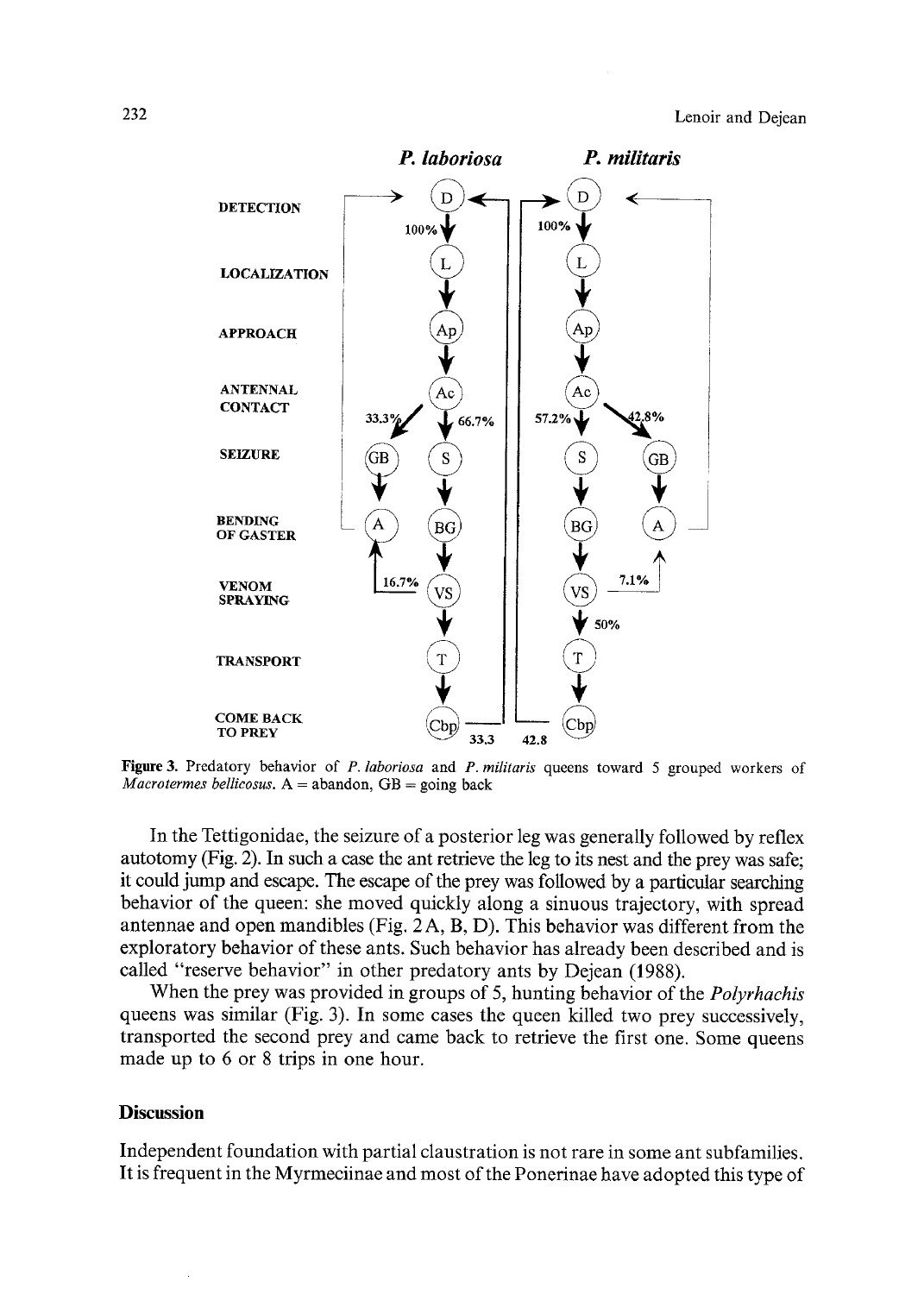foundation. It also exists in some Myrmicinae (see reviews by Wilson, 1971; Dumpert, 1981; Lachaud and Dejean, 1991). In all these species foraging involves prey capture. In contrast, semi-claustral foundation is not known in the Formicinae (Lenoir et al., 1988). Hence, it seems that our field and laboratory observations of the semi-claustral foundation in two species of *Polyrhachis* are the first observations of this phenomenon in formicine ants. We would like to stress that *P. laboriosa* and *P. militaris* are both of the subgenus *Myrma,* of which very little is known. Even though the presence of "silk" has been seen in some species of this subgenus, all known truly weaving species belong to the other subgenera (see Ofer, 1970; Yamauchi et al., 1987; Dorow et al., 1990; Yi and Jue, 1990). Semi-claustral foundation and the absence of larval weaving seem to be associated with the subgenus *Myrma.* 

In *Polyrhachis,* semi-claustral foundation of societies might be favored by the presence of powerful hooks (mandrels) on the thorax and the petiole of these ants. The efficiency of these antipredatory defense weapons has not been investigated directly, but it seems reasonable to suppose that the presence of mandrels may play a role in protecting foraging foundresses from predators (Dumpert, 1981). Thus, the evolution of the mandrels may act as a factor stabilizing the semi-claustral foundation of societies in *Polyrhachis.* These ants also posses striking yellow pilosity on the gaster (Bolton, 1973), which may be aposematic. The aposematic coloration may also have enhanced the semi-claustral foundation of the queens, protecting foraging foundresses through its warning effect on potential predators (see Guilford, 1990). We must note, however, that some worker specimens of various species of *Polyrhachis* are known only from samples collected from frog stomachs (Wheeler, 1922). All these ants were workers, and they might have been eaten at night when their aposematic coloration no longer protected them. Queens never forage at night!

Queen foraging involves prey capture in all known species with semi-claustral foundation. In both *Polyrhachis* species we studied, foraging also involved predation. We observed that predatory behavior of the queens is similar to that of their workers (Dejean et al., in prep.). This study also provides the first report of the particular searching behavior in ant queens after the escape of the prey.

#### **Acknowledgements**

This research is a part of a *Campus* grant (108 CD 90) financed by the French Minister of Cooperation, entitled *Impact of tree inhabiting ants on economically important tropical trees.* We thank C. Djieto-Lordon, G. Djioukeng, P. R. Ngnegueu, and M. Tindo, students at the Zoological Laboratory, Faculty of Sciences, Yaoundé for their cooperation in the field. Some of the observations were made at Ebodjié during the operation "radeau des cimes" (Elf Foundation). We thank B. Bolton for the determination of the ants and E. Godzinska for discussion of the manuscript, particularly for providing the ideas about the possible role of mandrels and aposematic coloration as factors stabilizing semi-claustral foundation in *Polyrhachis* ants.

#### **References**

Bolton, B., 1973. The ant genus *Polyrhachis* F. Smith in the Ethiopian region (Hymenoptera: Formicidae). *Bull. Brit. Mus. (Nat. Hist.) Entomol. 28:285-369.*